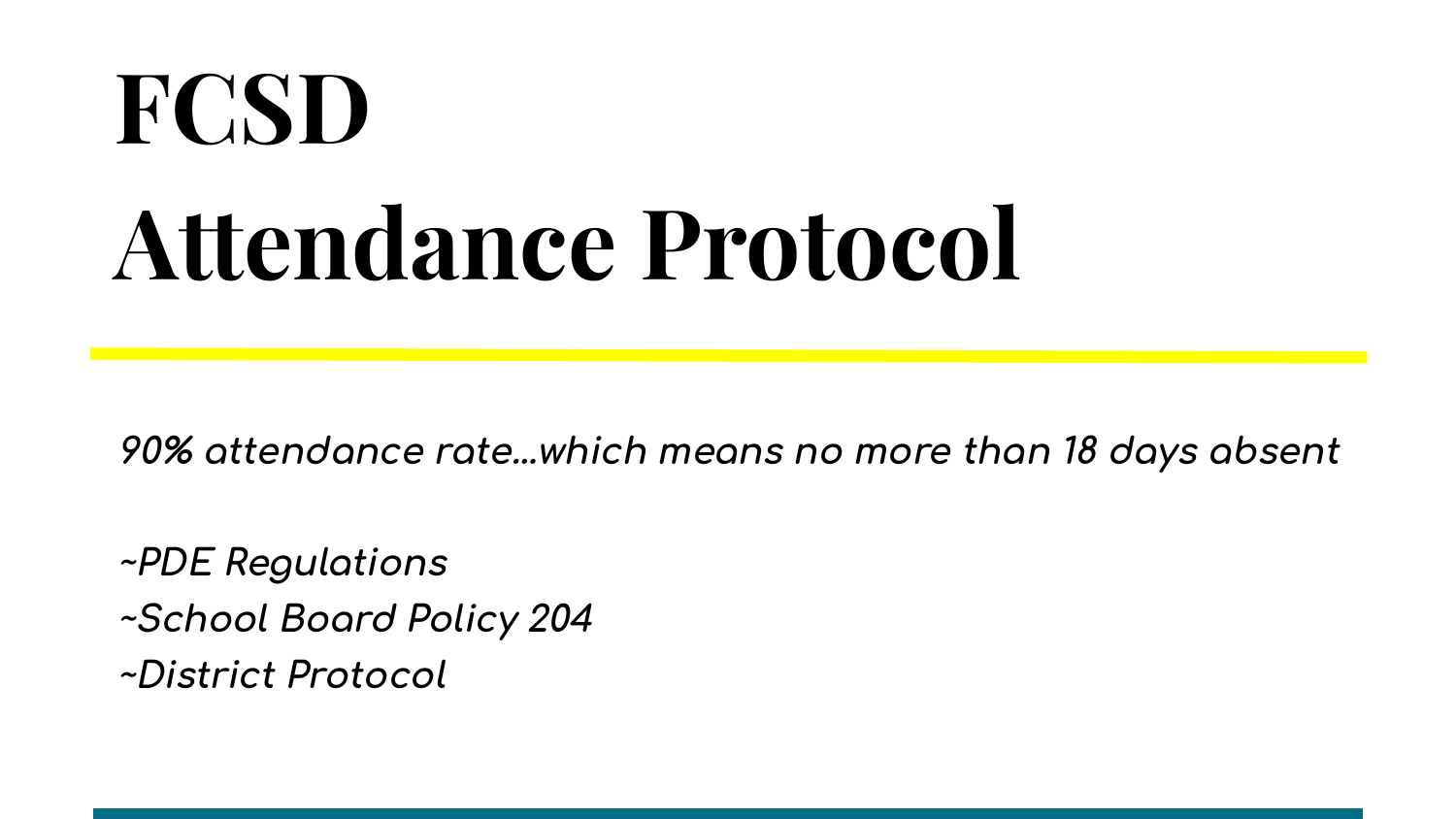#### **PDE Regular Attendance Regulations**

Rates of chronic absenteeism will be reported as "Regular Attendance" on the Future Ready PA Index, and will be calculated at the building level, as well as for any group of 20 or more students in a building.

Chronic absenteeism will be calculated based on the number of students who have missed more than 10 percent of school days across the academic year. Students enrolled for fewer than 60 days of school will be excluded from that school's calculation, as there has not been sufficient opportunity for the school to apply intervention strategies.

90% attendance rate...which means no more than 18 days absent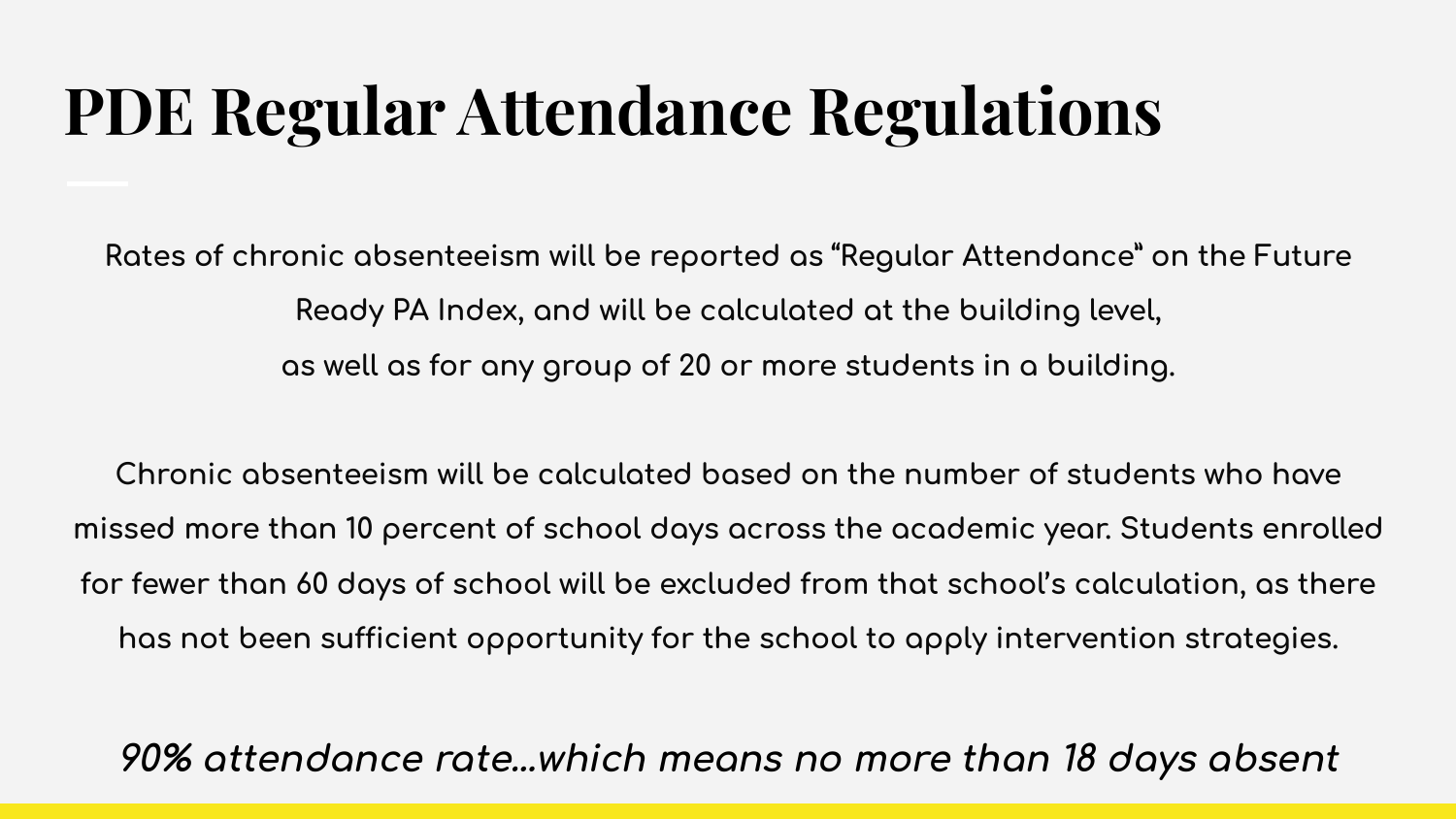### **PDE Regular Attendance Calculations**

Number of students enrolled for 60 or more school days and present 90 percent or more of school days Number of students enrolled for 60 or more school days

Three standard ranges will be used to describe performance:

- 75th percentile and above Exceeds Performance Standard Blue  $\bullet$
- 74th-25th percentile Meets Performance Standard Green
- 24th percentile and below Does not meet Performance Standard Red  $\bullet$

**Future Ready Depiction:** 

An upward ARROW for an increase in performance from the previous year A solid CIRCLE for maintaining the same performance from the previous year A downward ARROW for a decrease in performance from the previous year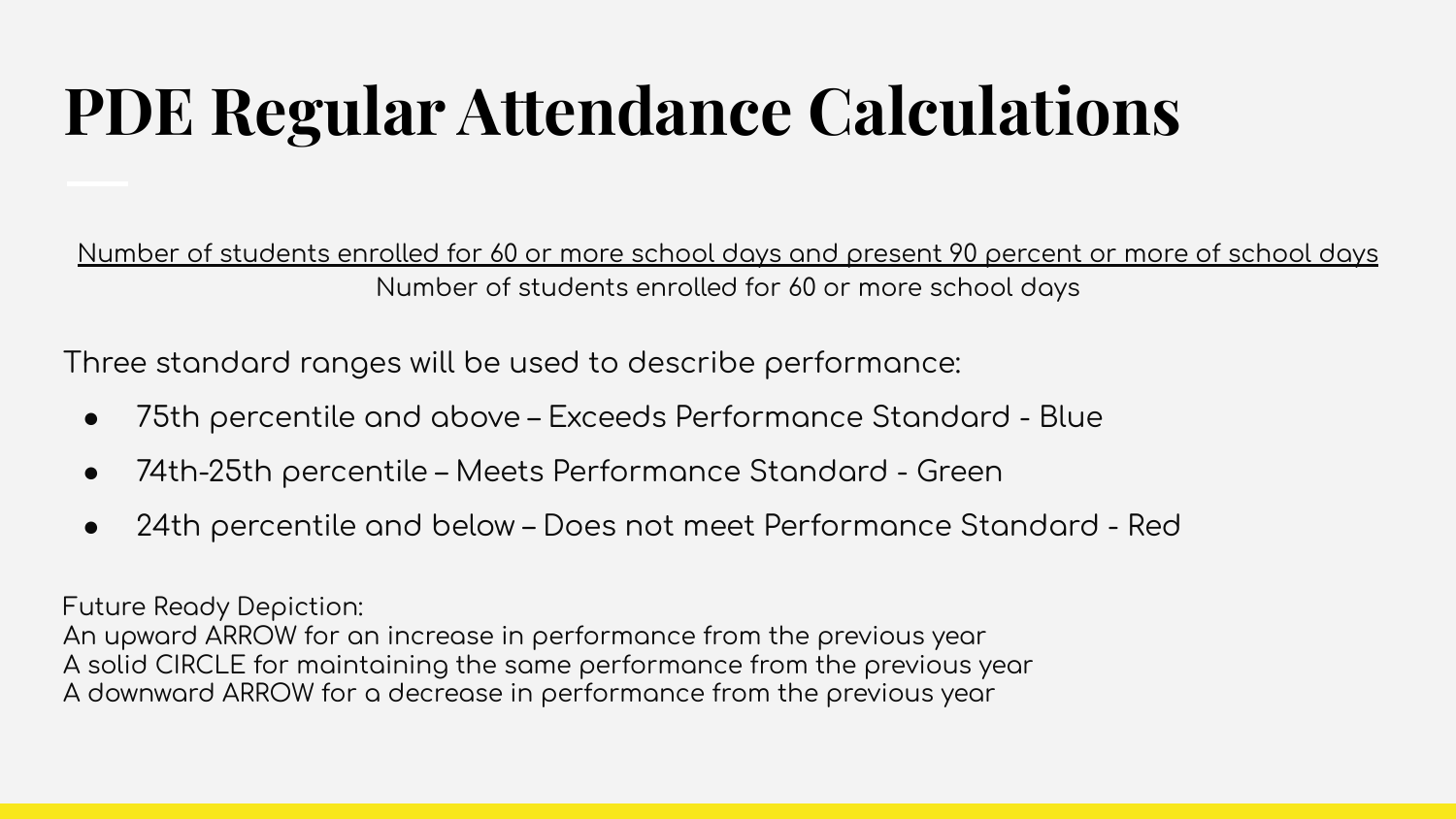## **PDE Regular Attendance Categorization**

A student is considered absent if they are not physically participating in instruction or instruction-related activities on school grounds or at an approved off-grounds location for at least half the school day. Each day a student is absent for 50 percent or more of the school day is to be counted as an absence.

Totals include:

- ~Both excused and unexcused absences
- ~Disciplinary: Suspensions
- ~Excused absences: educational journey, medical, and/or other extended leaves

Data collections will be collected through PIMS every June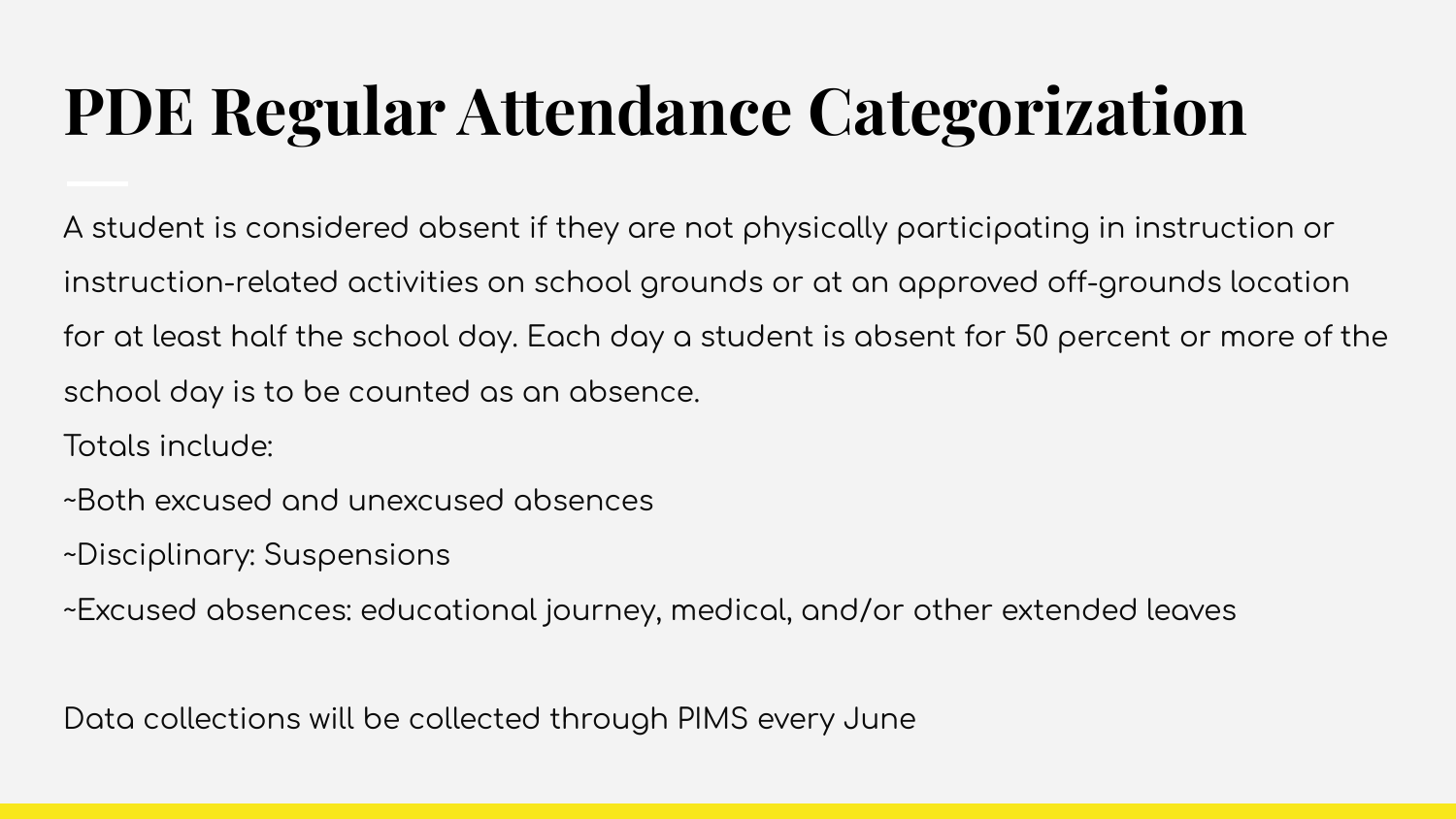### **Regular Attendance Procedures**

2

Attendance reviewed by Building SSC & communicated to Parents through Sapphire Community Portal

1

- SSC and Building Attendance Team will review student attendance weekly
- 3 Action Tracking

- ❏ Superintendent's Office will send letters weekly on Monday's at 3 PM
- ❏ Appropriate action per FCSD Attendance Protocol (screen 6 & 7 of this document)
- ❏ Student Letters will be housed in Document Center of Sapphire
- ❏ SSC/Attendance Team will document actions in Communication Manager of Sapphire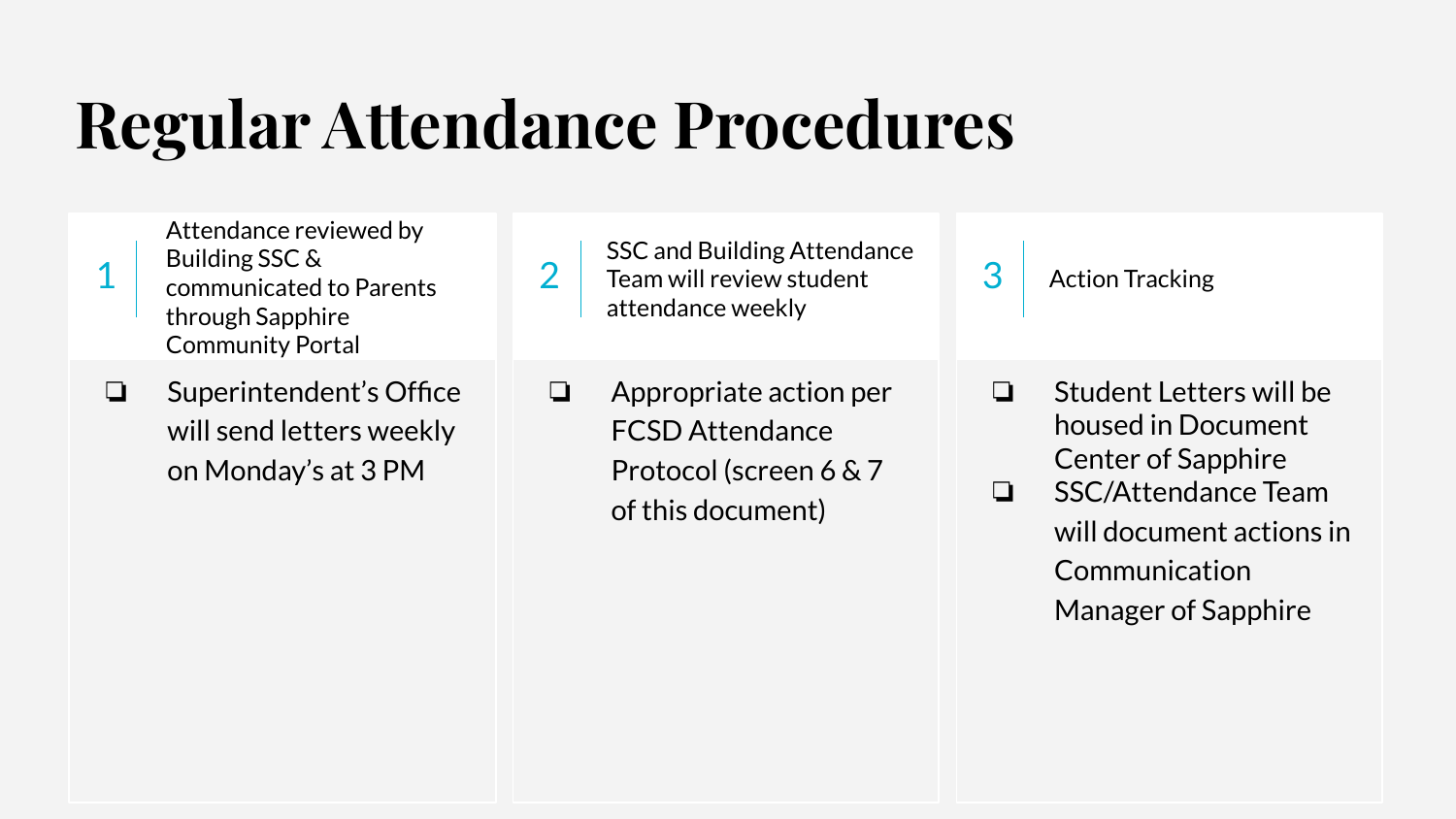#### **FCSD ATTENDANCE PROTOCOL**

| <b>Unexcused</b> | $\overline{\mathbf{3}}$        | $\longrightarrow$ | Sapphire letter will be sent to request excuses and<br>demonstrate concern about unexcused absences |                                           |                                                                           |  |                   |                                                   |                   |                                           |
|------------------|--------------------------------|-------------------|-----------------------------------------------------------------------------------------------------|-------------------------------------------|---------------------------------------------------------------------------|--|-------------------|---------------------------------------------------|-------------------|-------------------------------------------|
|                  | 5 days to<br>forward<br>excuse |                   |                                                                                                     |                                           |                                                                           |  |                   |                                                   |                   |                                           |
|                  | 5                              | $\rightarrow$     | <b>Student name forwarded</b><br>to Blueprints Agency<br>(County Truancy)                           | <b>Family Contact</b><br>through Sapphire |                                                                           |  |                   |                                                   |                   |                                           |
|                  | 3 days to<br>forward<br>excuse |                   | <b>Building designee sends</b><br>letter regarding need for<br>excuses *certified mail              |                                           |                                                                           |  |                   |                                                   |                   |                                           |
|                  |                                |                   |                                                                                                     | <b>Accepts</b>                            | <b>School</b><br><b>Attendance</b><br>Improvement<br>Plan<br>(Blueprints) |  | $\rightarrow$     | Another<br><b>Unexcuse</b><br>d<br><b>Absence</b> | $\longrightarrow$ | <b>Magistrate</b><br>and/or<br><b>CYS</b> |
|                  |                                |                   |                                                                                                     | <b>Declines</b>                           | <b>School</b><br><b>Attendance</b><br>Improvement<br>Plan (FC)            |  | $\longrightarrow$ | Another<br><b>Unexcuse</b><br>d<br><b>Absence</b> | $\longrightarrow$ | <b>Magistrate</b><br>and/or<br><b>CYS</b> |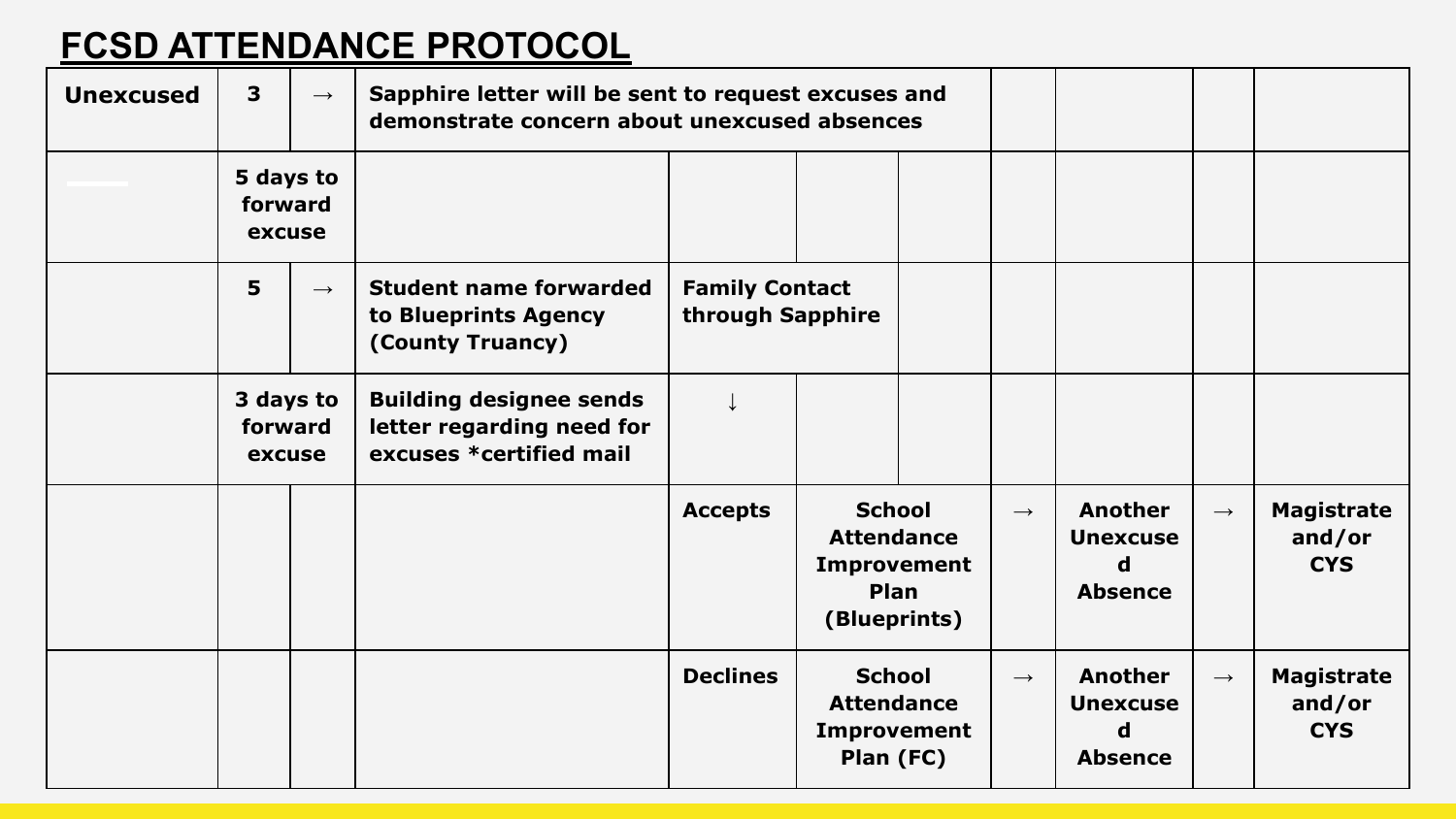| <b>Total</b><br><b>Absence</b> |    |                   |                                                                                                                                                                                                                                                            |  |  |  |  |  |
|--------------------------------|----|-------------------|------------------------------------------------------------------------------------------------------------------------------------------------------------------------------------------------------------------------------------------------------------|--|--|--|--|--|
|                                | 5  | $\rightarrow$     | Letter stating concern of attendance, request of any excuses, and foreshadowing for 12 day absence                                                                                                                                                         |  |  |  |  |  |
|                                |    |                   |                                                                                                                                                                                                                                                            |  |  |  |  |  |
|                                | 12 | $\longrightarrow$ | SAP/Blueprints referral if not already receiving services and/or have medical documented diagnosis;<br>Medical excuse for any additional day with foreshadowing of 18 day results; possible certified letter<br>if positive communication has not happened |  |  |  |  |  |
|                                |    |                   | *IEP Team Meeting                                                                                                                                                                                                                                          |  |  |  |  |  |
|                                |    |                   |                                                                                                                                                                                                                                                            |  |  |  |  |  |
|                                | 18 | $\rightarrow$     | Certified letter regarding Citation with possible establishment of a<br>date for Preliminary Expulsion Hearing<br>*Spec Ed Manifestation Determination (Notify Director of Pupil Services)                                                                 |  |  |  |  |  |
|                                |    |                   |                                                                                                                                                                                                                                                            |  |  |  |  |  |
|                                |    |                   | <b>Board Level Expulsion Hearing</b>                                                                                                                                                                                                                       |  |  |  |  |  |
|                                |    |                   | <b>OR</b>                                                                                                                                                                                                                                                  |  |  |  |  |  |
|                                |    |                   | <b>Agency Collaboration and/or Attendance Contract</b>                                                                                                                                                                                                     |  |  |  |  |  |